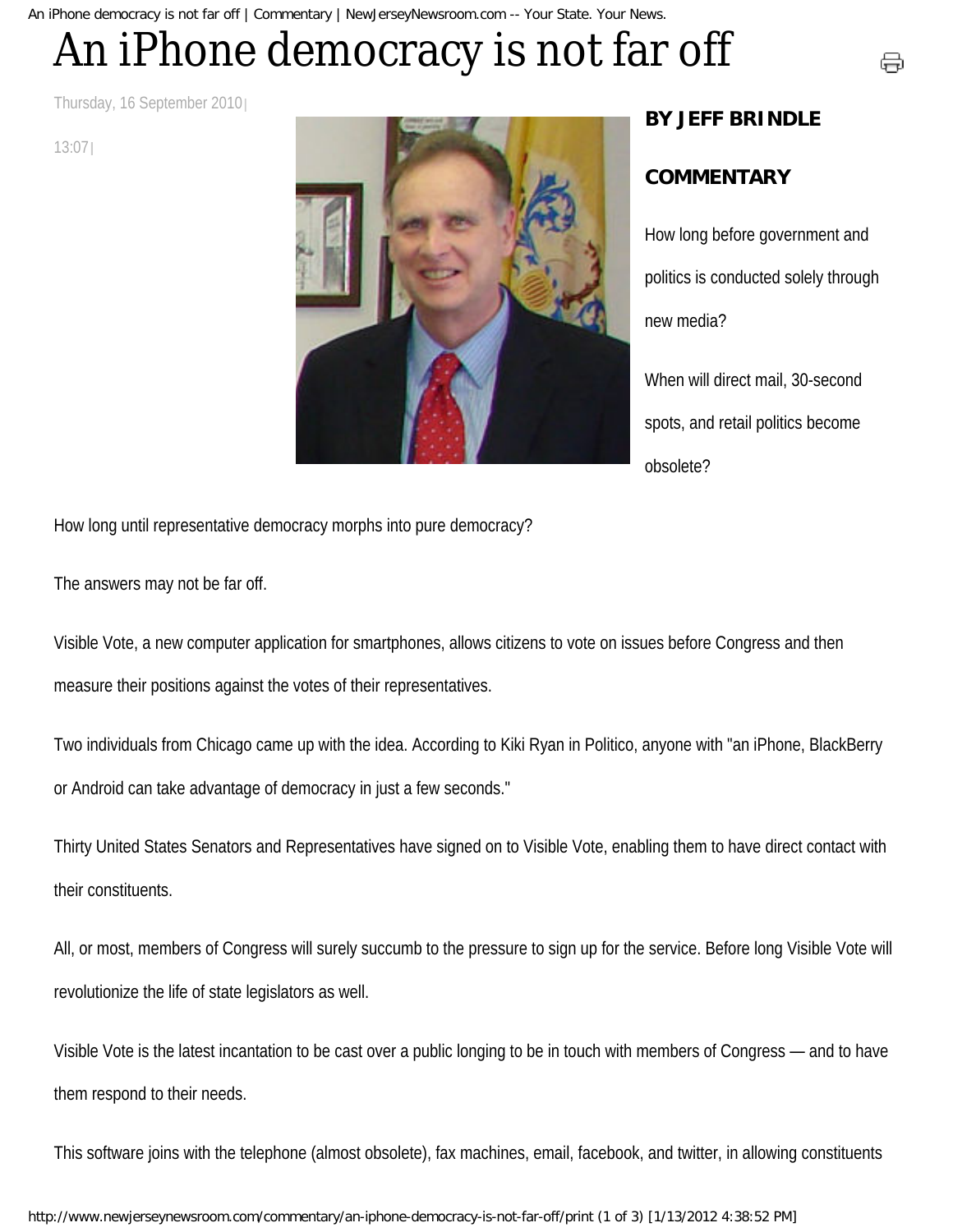to communicate with public officials.

It also is another tool lobbyists can use to mobilize the public in grassroots efforts to influence public policy.

Visible Vote represents another step in using new media to engage the citizenry in a perpetual ongoing town meeting. But it is not the only use of new media that bears mentioning.

John Zogby, President and CEO of the polling firm Zogby International, has been experimenting with using the Internet to do interactive polling for over a decade.

In Campaigns and Elections, Zogby writes "we believe the future of polling lies with the Internet and establishing online panels both large and diverse enough to give reliable samples and results."

New media is also gaining influence in the world of campaigns. Internet targeting is so advanced that it can mobilize voters by communicating precisely the right message to the right group of voters.

Known as attitudinal targeting, online technology permits candidates to reach voters that historically have been hard to reach with a message that directly appeals to them.

In this impassioned political season, with the very future of public policy hanging in the balance, it's hard to quarrel with the importance of the public being engaged in the debate.

The fact that over the last few years there has been activism on both sides of the ideological spectrum demonstrates that democracy still thrives.

And new media certainly has had something to do with this.

But as politics and government is increasingly at the mercy of new media, it's important to breathe deeply, step back, and think about the system of government our founding fathers established.

The framers established a republic, or representative democracy, not a pure democracy.

They organized government to protect against the tyranny of the majority, or in other words, to provide protection for the minority, which at that time may have been property owners, but in modern times constitutes any group holding minority